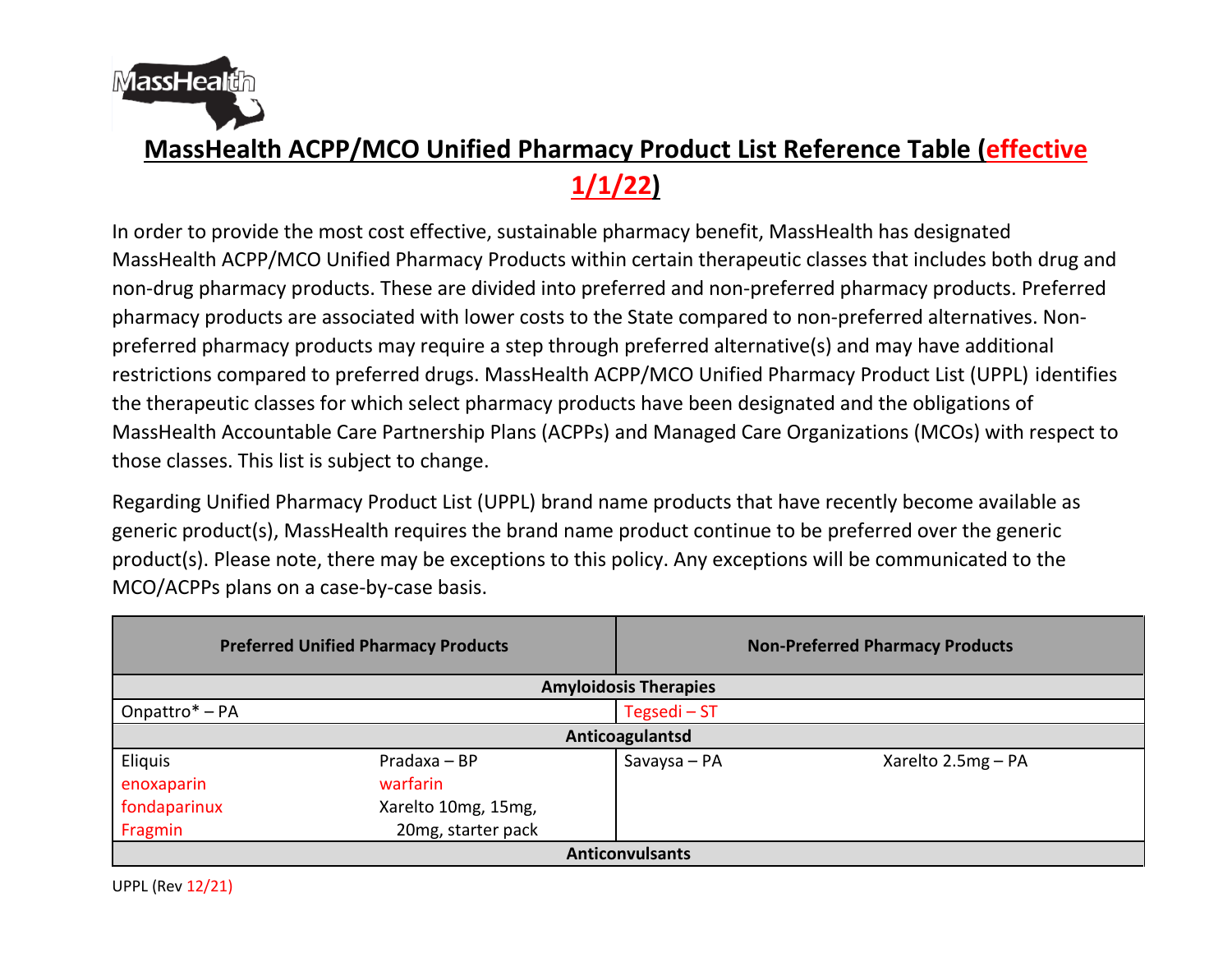| Sabril - BP, PA                                                                                                                               |                                                                                              | Vigadrone - PA                                                                                                       |                                                                                                                                   |  |
|-----------------------------------------------------------------------------------------------------------------------------------------------|----------------------------------------------------------------------------------------------|----------------------------------------------------------------------------------------------------------------------|-----------------------------------------------------------------------------------------------------------------------------------|--|
| <b>Antidiabetic Agents: Biguanides and Combination Products</b>                                                                               |                                                                                              |                                                                                                                      |                                                                                                                                   |  |
| Invokamet<br>Invokamet XR<br>Janumet<br>Janumet XR<br>Jentadueto<br>Jentadueto XR<br>Kombiglyze XR<br>metformin                               | metformin ER<br>metformin solution<br>Synjardy<br>Synjardy XR<br>Xigduo XR                   | Duetact - BP, ST<br>Glyxambi - ST<br>Glumetza - BP, ST<br>Kazano - BP, ST<br>metformin ER Osmotic<br>(Fortamet) - ST | Oseni - BP, ST<br>$Qtern - ST$<br>repaglinide/metformin-ST<br>Riomet ER-ST<br>Segluromet-ST<br>Steglujan - ST<br>Trijardy XR - ST |  |
|                                                                                                                                               |                                                                                              | <b>Antidiabetic Agents: DPP-4 Inhibitors</b>                                                                         |                                                                                                                                   |  |
| Januvia<br>Onglyza                                                                                                                            | Tradjenta                                                                                    | Nesina - BP, ST                                                                                                      |                                                                                                                                   |  |
|                                                                                                                                               |                                                                                              | <b>Antidiabetic Agents: GLP-1 Agonists and Combination Products</b>                                                  |                                                                                                                                   |  |
| Bydureon<br>$B$ yetta – BP                                                                                                                    | Trulicity*<br>Victoza                                                                        | $\Delta$ dlyxin – ST<br>Bydureon BCise - ST<br>Ozempic-ST<br>$Ry$ belsus – ST                                        | Soliqua $-ST$<br>Xultophy - ST                                                                                                    |  |
|                                                                                                                                               |                                                                                              | <b>Antidiabetic Agents: SGLT-2 Inhibitors</b>                                                                        |                                                                                                                                   |  |
| Farxiga<br>Invokana                                                                                                                           | Jardiance                                                                                    | Steglatro - ST                                                                                                       |                                                                                                                                   |  |
|                                                                                                                                               |                                                                                              | <b>Anti-hypoglycemic Agent</b>                                                                                       |                                                                                                                                   |  |
| Baqsimi *                                                                                                                                     |                                                                                              | $Gvoke - ST$                                                                                                         |                                                                                                                                   |  |
| Biktarvy*                                                                                                                                     | <b>Antiretrovirals</b>                                                                       |                                                                                                                      |                                                                                                                                   |  |
| Cabenuva*<br>Delstrigo*<br>Descovy*<br>Dovato*<br>emtricitabine/tenofovir<br>disoproxl fumarate<br>Genvoya*<br>Juluca*<br>Norvir tablet* - BP | Odefsey*<br>Pifeltro*<br>Prezcobix*<br>Prezista*-BP<br>Rukobia* - PA<br>Symtuza*<br>Triumeq* | Norvir powder<br><b>Norvir solution</b>                                                                              |                                                                                                                                   |  |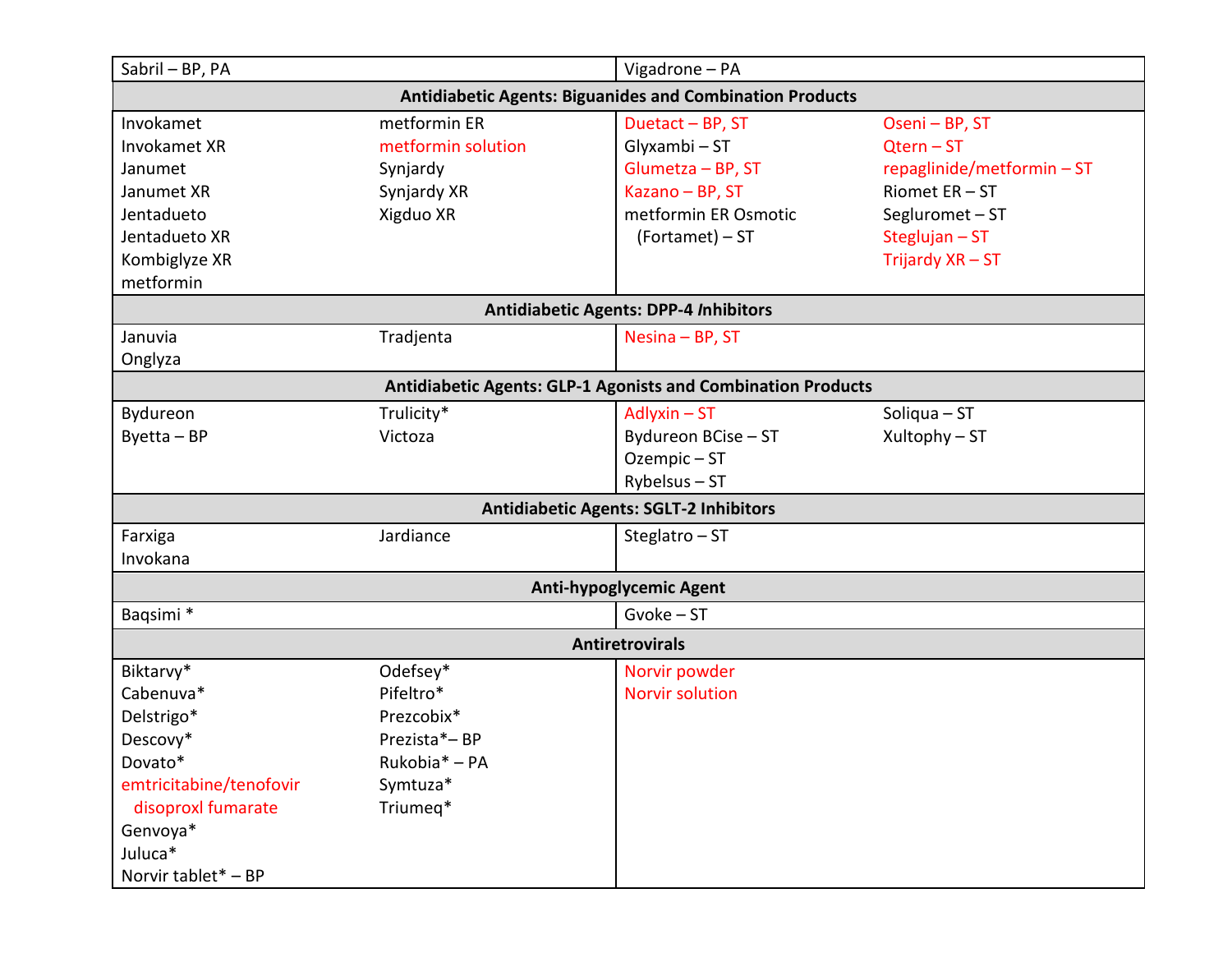| <b>Asthma and Allergy Monoclonal Antibodies</b> |                               |                                                     |                         |  |
|-------------------------------------------------|-------------------------------|-----------------------------------------------------|-------------------------|--|
| Cingair - PA                                    | Nucala - PA                   |                                                     |                         |  |
| Dupixent - PA                                   | Xolair - PA                   |                                                     |                         |  |
| Fasenra - PA                                    |                               |                                                     |                         |  |
|                                                 |                               | <b>Cerebral Stimulants and ADHD Agents</b>          |                         |  |
| Adderall XR* - BP                               | Focalin XR* - BP              | Adhansia XR - PA                                    | methylphenidate CD-PA   |  |
| Concerta - BP                                   | Vyvanse*                      | Adzenys ER - PA                                     | Mydayis ER-PA           |  |
| Daytrana                                        |                               | Adzenys XR ODT - PA                                 | QuilliChew ER-PA        |  |
|                                                 |                               | Aptensio XR - PA                                    | <b>Quillivant XR-PA</b> |  |
|                                                 |                               | Azstarys - PA                                       | Relexxii ER-PA          |  |
|                                                 |                               | Cotempla XR - ODT - PA                              | Ritalin LA-PA           |  |
|                                                 |                               | Dyanavel XR - PA                                    |                         |  |
|                                                 |                               | Jornay PM - PA                                      |                         |  |
|                                                 |                               | <b>CFTR Modulators</b>                              |                         |  |
| Kalydeco* - PA                                  | Symdeko* - PA                 |                                                     |                         |  |
| Orkambi* - PA                                   | Trikafta* - PA                |                                                     |                         |  |
|                                                 |                               | <b>CGRP Inhibitors</b>                              |                         |  |
| Ajovy [migraine prophylaxis] *                  | Emgality [cluster headache] * | Aimovig - ST                                        | Vyepti - ST             |  |
| $- PA$                                          | $- PA$                        | Emgality [migraine prophylaxis]                     |                         |  |
|                                                 |                               | $-ST$                                               |                         |  |
|                                                 |                               | <b>Continuous Glucose Monitoring (CGM) Products</b> |                         |  |
| Dexcom G6* - PA                                 | Freestyle Libre 2* - PA       | Dexcom G4 <sup>+</sup>                              |                         |  |
| Freestyle Libre 14 day* - PA                    |                               | Dexcom G5 <sup>+</sup>                              |                         |  |
|                                                 |                               | Enlite <sup>+</sup>                                 |                         |  |
|                                                 |                               | Eversense <sup>+</sup>                              |                         |  |
|                                                 |                               | Freestyle Navigator <sup>†</sup>                    |                         |  |
|                                                 |                               | Guardian <sup>+</sup>                               |                         |  |
| <b>Continuous Subcutaneous Insulin Infusion</b> |                               |                                                     |                         |  |
| Omnipod* - PA                                   | $V-Go^* - PA$                 |                                                     |                         |  |
| Omnipod Dash* - PA                              |                               |                                                     |                         |  |
| Diabetic Testing Supplies <sup>‡</sup>          |                               |                                                     |                         |  |
| Freestyle*                                      | Freestyle Lite*               |                                                     |                         |  |
| Freestyle InsuLinx*                             | Freestyle Neo* - PA           |                                                     |                         |  |
|                                                 | Precision Xtra*               |                                                     |                         |  |
| <b>Erythropoiesis-Stimulating Agents</b>        |                               |                                                     |                         |  |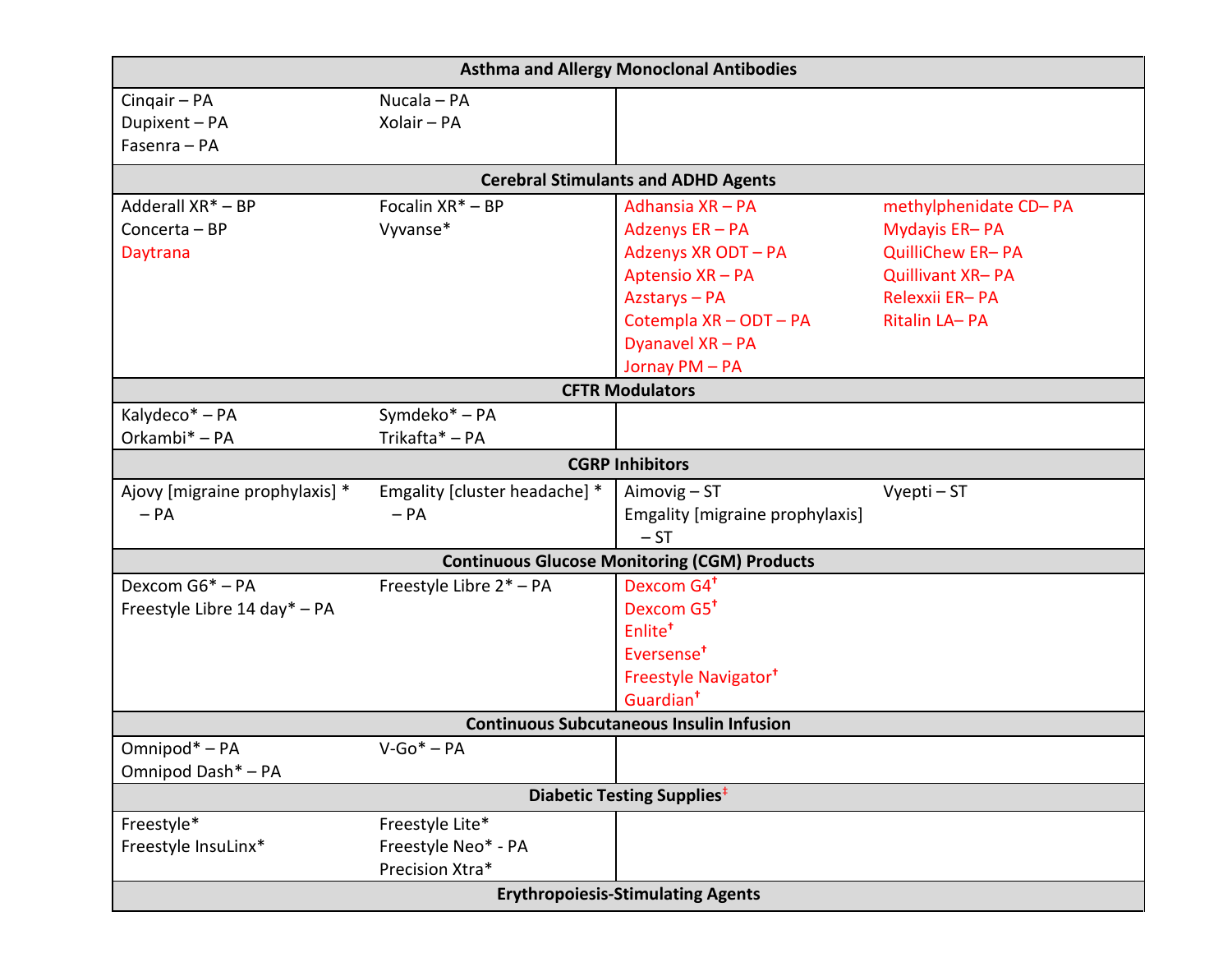| Aranesp-PA                  | Procrit - PA                 |                                        |                 |
|-----------------------------|------------------------------|----------------------------------------|-----------------|
| Epogen - PA                 | Retacrit - PA                |                                        |                 |
|                             |                              | Givlaari                               |                 |
| Givlaari* - PA              |                              |                                        |                 |
|                             |                              | <b>Granulocyte-Stimulating Factors</b> |                 |
| Fulphila                    | Nyvepria                     | $Granix - ST$                          | $Zarxio - ST$   |
| Leukine                     | Udenyca                      | Nivestym $- ST$                        |                 |
| Neulasta                    | Ziextenzo                    |                                        |                 |
| Neupogen                    |                              |                                        |                 |
|                             |                              | <b>Growth Hormone</b>                  |                 |
| Genotropin* - PA            |                              | Humatrope - ST                         | $Saizen - ST$   |
|                             |                              | Norditropin-ST                         | Serostim-ST     |
|                             |                              | Nutropin AQ - ST                       | $Zomacton - ST$ |
|                             |                              | Omnitrope - ST                         | Zorbtive - ST   |
|                             |                              |                                        |                 |
|                             |                              | <b>Hemophilia agents</b>               |                 |
| Benefix*                    | Xyntha*                      |                                        |                 |
|                             |                              | <b>Hepatitis Antiviral Agents</b>      |                 |
| ledipasvir/sofosbuvir* - PA | sofosbuvir/velpatasvir* - PA | Vosevi - ST                            | Zepatier $-ST$  |
| Mavyret * - PA              |                              |                                        |                 |
|                             |                              | <b>Insulin Products</b>                |                 |
| insulin aspart              | Lantus SoloSTAR              | Admelog-ST                             | Semglee - ST    |
| insulin lispro              | Lantus vial                  | Basaglar $- ST$                        |                 |
|                             |                              |                                        |                 |
|                             |                              | <b>Kinase Inhibitors</b>               |                 |
| Ibrance* - PA               | Jakafi - PA                  | Aligopa - PA                           | Pigray - PA     |
|                             |                              | Balversa - PA                          | Retevmo - PA    |
|                             |                              | Braftovi - PA                          | Rozlytrek - PA  |
|                             |                              | Copiktra - PA                          | Stivarga - ST   |
|                             |                              | Cosela - PA                            | Tabrecta - PA   |
|                             |                              | Cotellic - PA                          | Tafinlar - PA   |
|                             |                              | $Inrebic - ST$                         | Tagrisso - PA   |
|                             |                              | Kisqali - PA                           | Tepmetko – PA   |
|                             |                              | Kisqali-Femara Co-Pack - PA            | Verzenio - PA   |
|                             |                              |                                        | Vitrakvi - PA   |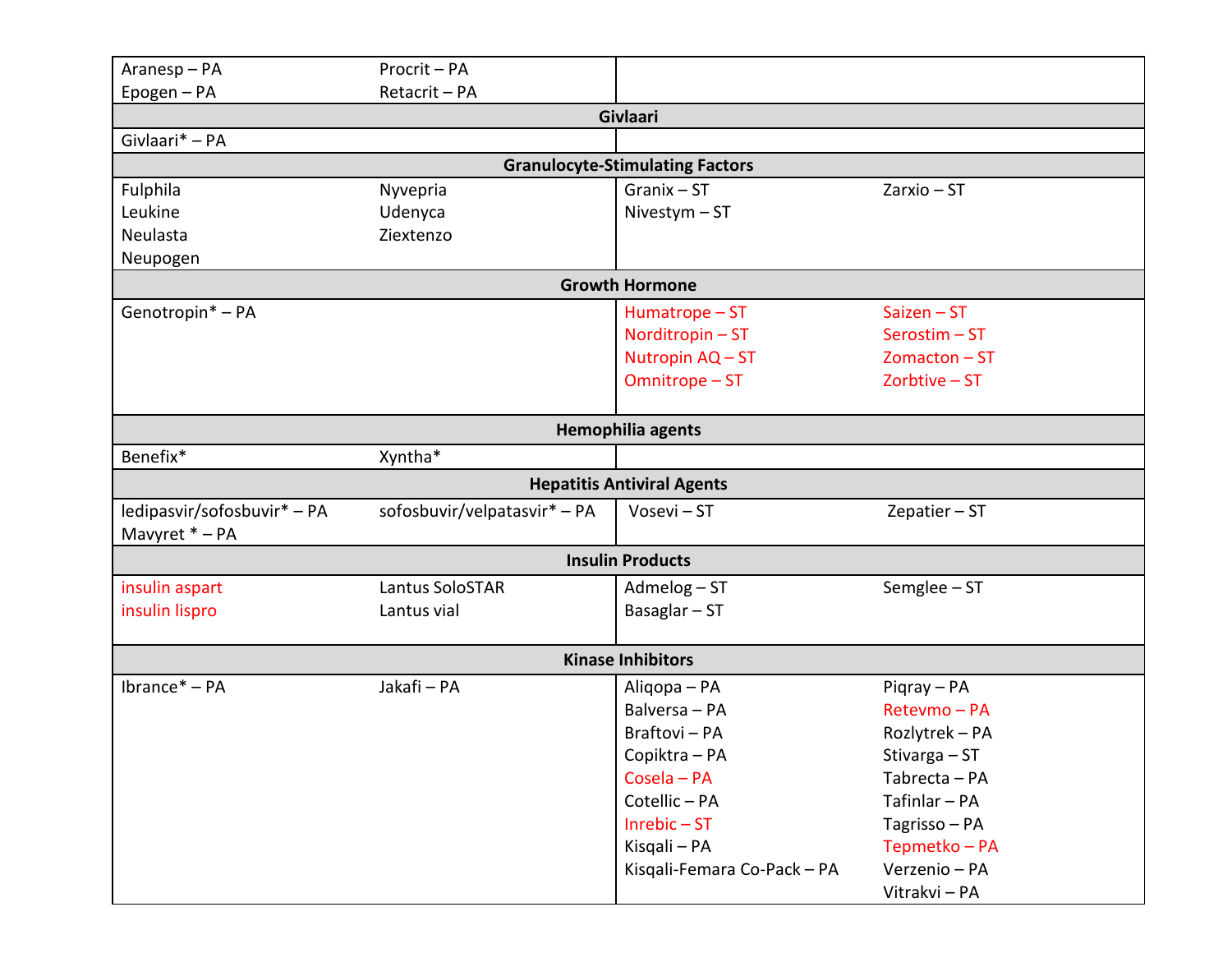|                                                         |                         | Koselugo - PA                         | Vizimpro - PA |
|---------------------------------------------------------|-------------------------|---------------------------------------|---------------|
|                                                         |                         | Lorbrena - PA                         | Zelboraf - PA |
|                                                         |                         | Mekinist-PA                           | Zydelig - PA  |
|                                                         |                         | Mektovi - PA                          |               |
|                                                         |                         | $Nerlynx - ST$                        |               |
|                                                         |                         |                                       |               |
|                                                         |                         | <b>Kinase Inhibitors: MTOR</b>        |               |
| Afinitor - BP, PA                                       | everolimus              |                                       |               |
| Afinitor Disperz - BP, PA                               | temsirolimus            |                                       |               |
|                                                         |                         | <b>Kinase Inhibitors: Tyrosine</b>    |               |
| Bosulif* - PA                                           |                         | Ayvakit - PA                          | Iressa - PA   |
| imatinib                                                |                         | Alecensa - PA                         | Lenvima-ST    |
| Inlyta $* - PA$                                         |                         | Alunbrig - PA                         | Nexavar - PA  |
| Sprycel                                                 |                         | Brukinsa - PA                         | Qinlock - PA  |
| Sutent* - BP, PA                                        |                         | Cabometyx-ST                          | Rydapt - PA   |
| Tasigna                                                 |                         | Calquence - PA                        | Tukysa - PA   |
| Tykerb-BP                                               |                         | Caprelsa - PA                         | Turalio - PA  |
|                                                         |                         | Cometrig-PA                           | Votrient - PA |
|                                                         |                         | erlotinib - PA                        | Xalkori - PA  |
|                                                         |                         | Fotivda - PA                          | Xospata - PA  |
|                                                         |                         | Gavreto - PA                          | Zykadia - PA  |
|                                                         |                         | Gilotrif - PA                         |               |
|                                                         |                         | $Iclusig - ST$                        |               |
|                                                         |                         | Imbruvica - PA                        |               |
|                                                         |                         | <b>Miscellaneous Oncology Agent</b>   |               |
|                                                         |                         | Venclexta - PA                        |               |
|                                                         |                         | Long-acting Injectable Antipsychotics |               |
| Aristada*                                               | <b>Risperdal Consta</b> | Abilify Maintena - ST                 | Perseris-ST   |
| Invega Sustenna*                                        | Zyprexa Relprevv        |                                       |               |
| Invega Trinza*                                          |                         |                                       |               |
| <b>Long-acting Medication-Assisted Treatment Agents</b> |                         |                                       |               |
| Sublocade*                                              |                         |                                       |               |
| <b>Medication-Assisted Treatment Agents</b>             |                         |                                       |               |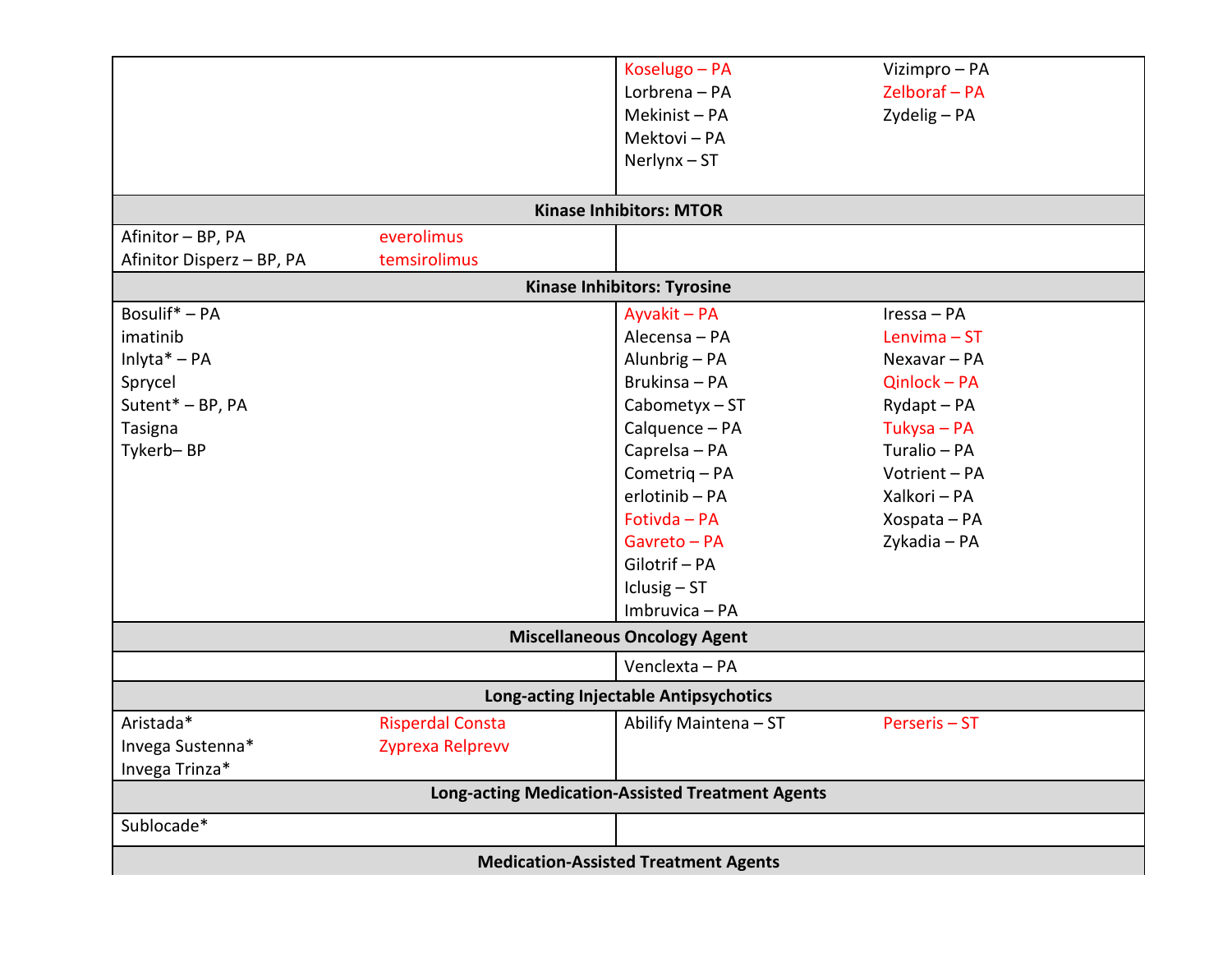| Suboxone film * - BP                              |                            | <b>Bunavail-ST</b><br>buprenorphine SL tablet-ST                              | buprenorphine-naloxone SL<br>tablet-ST<br>Zubsolv-ST |  |
|---------------------------------------------------|----------------------------|-------------------------------------------------------------------------------|------------------------------------------------------|--|
|                                                   |                            | <b>Multiple Sclerosis Agents</b>                                              |                                                      |  |
| Aubagio - PA                                      | Gilenya - BP, PA           | Bafiertam - ST                                                                | $Mayzent - ST$                                       |  |
| Copaxone - BP                                     | Tecfidera* - BP, PA        | Glatopa - PA                                                                  | Ponvory - ST                                         |  |
|                                                   |                            | Mavenclad $-ST$                                                               | Vumerity - ST                                        |  |
|                                                   |                            |                                                                               | Zeposia $\frac{6}{5}$ – ST                           |  |
|                                                   |                            | <b>Opioid and Alcohol Treatment Agent</b>                                     |                                                      |  |
|                                                   |                            | Vivitrol                                                                      |                                                      |  |
|                                                   |                            | <b>Prescription Digital Therapeutics</b>                                      |                                                      |  |
| Reset*                                            | Reset-O*                   |                                                                               |                                                      |  |
|                                                   |                            | Respiratory Agents (beta adrenergic and glucocorticoids combination inhalers) |                                                      |  |
| Advair Diskus-BP                                  | Dulera - BP                | AirDuo Digihaler - ST                                                         | Wixela $-ST$                                         |  |
| <b>Advair HFA</b>                                 | Symbicort - BP             | AirDuo RespiClick - ST                                                        |                                                      |  |
|                                                   |                            | Breo Ellipta - ST                                                             |                                                      |  |
|                                                   |                            | <b>Respiratory Agents (inhaled glucocorticoids)</b>                           |                                                      |  |
| <b>Asmanex HFA</b>                                | <b>Flovent Diskus</b>      | Alvesco - ST                                                                  | Qvar RediHaler - ST                                  |  |
| <b>Asmanex Twisthaler</b>                         | Flovent HFA - BP           | ArmonAir Digihaler - ST                                                       |                                                      |  |
| budesonide inhalation                             | <b>Pulmicort Flexhaler</b> | Arnuity Ellipta - ST                                                          |                                                      |  |
| suspension                                        |                            |                                                                               |                                                      |  |
|                                                   |                            | <b>Respiratory Agents (inhaled long acting anticholinergics)</b>              |                                                      |  |
| Incruse Ellipta                                   | Spiriva Respimat           | Lonhala - PA                                                                  |                                                      |  |
| Spiriva HandiHaler                                | Tudorza                    |                                                                               |                                                      |  |
| <b>Respiratory Agents (inhaled SABA)</b>          |                            |                                                                               |                                                      |  |
| albuterol inhalation solution                     | Xopenex HFA - BP           | levalbuterol concentrate - ST                                                 | <b>Proair RespiClick - ST</b>                        |  |
| Proair HFA - BP                                   |                            | levalbuterol solution - ST                                                    | Proventil - ST                                       |  |
|                                                   |                            | ProAir Digihaler - ST                                                         | Ventolin-ST                                          |  |
| <b>Spinal Muscular Atrophy Agents</b>             |                            |                                                                               |                                                      |  |
| Zolgensma* - PA                                   |                            |                                                                               |                                                      |  |
| <b>Targeted Immunomodulators: Anti-TNF Agents</b> |                            |                                                                               |                                                      |  |
| Enbrel* - PA                                      | Humira* - PA               | Avsola - ST                                                                   | Renflexis-ST                                         |  |
|                                                   |                            | $Cimzia - ST$                                                                 | Simponi-ST                                           |  |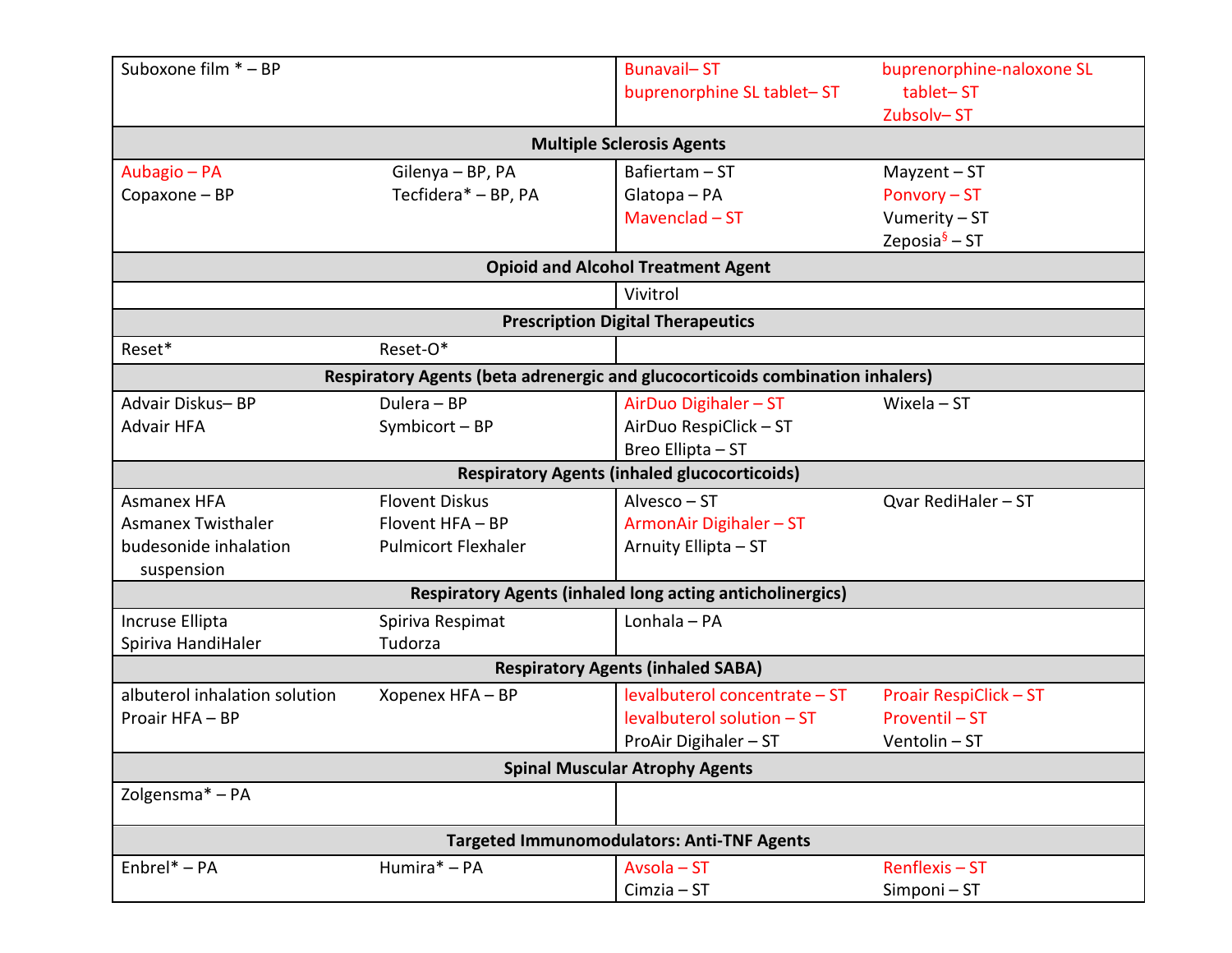|                                         |                                                           | Inflectra $-ST$<br>Remicade - ST                           | Simponi Aria - ST                            |  |  |
|-----------------------------------------|-----------------------------------------------------------|------------------------------------------------------------|----------------------------------------------|--|--|
|                                         | <b>Targeted Immunomodulators: Interleukin Antagonists</b> |                                                            |                                              |  |  |
| $Taltz^* - PA$                          | Stelara* - PA                                             | Actemra - PA<br>Cosentyx-PA<br>Ilumya – PA<br>Kevzara - PA | $Siliq - PA$<br>Skyrizi - PA<br>Tremfya - PA |  |  |
|                                         |                                                           | Kineret – PA                                               |                                              |  |  |
|                                         |                                                           | <b>Targeted Immunomodulators: Janus Kinase Inhibitors</b>  |                                              |  |  |
| Xeljanz* - PA                           | Xeljanz XR <sup>*</sup> - PA                              | Olumiant-ST                                                | Rinvoq $ER - ST$                             |  |  |
| <b>Targeted Immunomodulators: Other</b> |                                                           |                                                            |                                              |  |  |
| Orencia - PA                            | Otezla - PA                                               |                                                            |                                              |  |  |
| <b>Topical Immune Suppressants</b>      |                                                           |                                                            |                                              |  |  |
| $E$ lidel – BP<br>Eucrisa* - PA         | Protopic - BP                                             |                                                            |                                              |  |  |

\* – Supplemental rebate/preferred pharmacy product. In general, MassHealth requires a trial of the preferred drug or clinical rationale for prescribing a non-preferred pharmacy product within a therapeutic class. See below for broader description.

+ - These products not available through the MassHealth pharmacy benefit

# - All other test strips products will require prior authorization for medical necessity

§ - Please note Zeposia is also indicated for ulcerative colitis.

- BP-Brand Preferred over generic equivalents. In general, MassHealth requires a trial of the preferred drug or clinical rationale for prescribing the non-preferred drug generic equivalent. See below for broader description.
- PA Prior authorization is required. The prescriber must obtain prior authorization for the drug in order for the pharmacy to receive payment. Note: Prior authorization applies to both the brand-name and the FDA "A"-rated generic equivalent of listed product.

ST - Step Therapy, designated drug(s) will require a step through one or more Preferred Unified Drug(s). Prior Authorization is required for these products.

## SUPPLEMENTAL REBATE/ PREFERRED PHARMACY PRODUCTS

The therapeutic classes listed within the table contain one or more preferred pharmacy products (including both drugs and non-drug pharmacy products) covered by a rebate agreement or supplemental rebate agreement. The preferred pharmacy products within each class are also identified by a \* symbol.

Please note that a preferred pharmacy product may still require prior authorization for clinical reasons. Clinical criteria are set forth in the relevant Therapeutic Class Tables.

In general, prescribers requesting a non-preferred pharmacy product within the following therapeutic classes must provide medical records documenting an inadequate response or adverse reaction to the pharmacy product.

MassHealth ACPPs and MCOs must align their pharmacy product lists with the MHDL's preferred status designations and prior authorization requirements for the preferred and non-preferred pharmacy products in these therapeutic classes.

## **BRAND OVER GENERIC PREFERRED DRUGS**